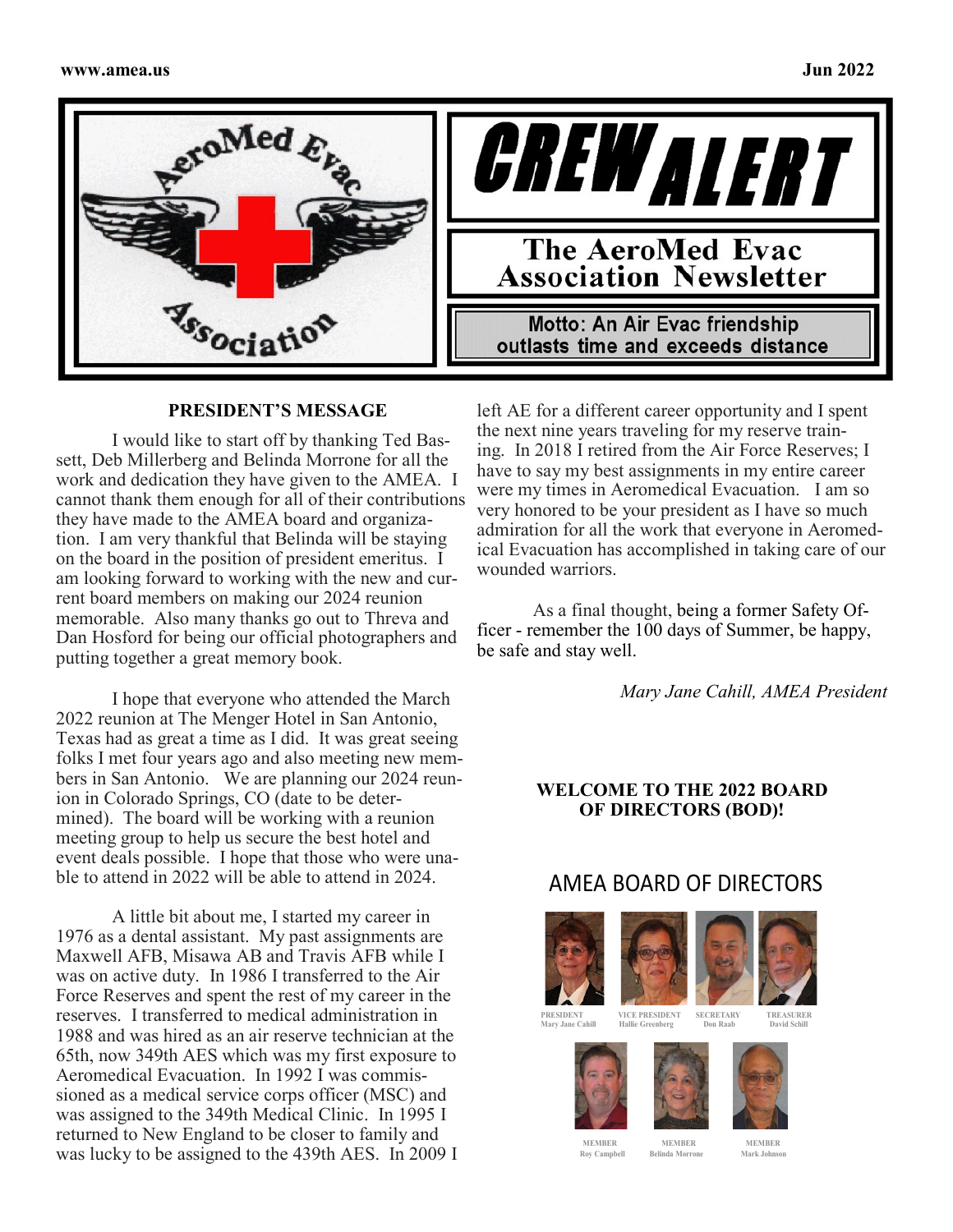### **WHO ARE THE 2022 BOD MEMBERS?**

**Mary Jane Cahill, President:** See President's message for more detailed background. AET, ART, Medical Service Corps Officer

65/349 AES, Travis AFB, CA, 349th Medical Squadron, Travis AFB, CA, 439 AES, Westover AFB, MA, 911th Aeromedical Staging Squadron; Air Force Reserve Command (AFRC) as SG2; 514th Medical Squadron, McGuire AFB, NJ. Deployed in support of Operations Desert Shield, Desert Storm and Desert Calm; 2000 Operation Iraqi Freedom, 2008 Operation Enduring Freedom.

**Hallie Greenberg, VP:** Flight Nurse, 439 AES, Westover ARB, MA for 13 yrs. Chief of Staff Development and Associate Chief of the MASF.

**Donald Raab, Secretary:** AET, 9 AES, Clark AB, Philippines, 4 yrs, 2 AES Det, Incerlik Turkey, 2 yrs

**David Schill, Treasurer:** AET, 19th Casualty Staging Flight, Clark AFB, Philippines, 3/67-12/68; 851st Medical Group (Blytheville AFB)1965-67; 902 Training Gunter AFB 1964

**Roy Campbell, Member:** AET, 57 AES, Scott AFB, IL, 6 yrs, 9 AES, Clark AB, Philippines, 3 yrs

**Belinda Morrone, Member:** David Grant USAF Med Center, Travis AFB, CA, 3 yrs; FN/Instructor/ Chief Nurse 65/349 AES, Travis AFB, CA 17 yrs — Mobilized/Deployed Desert Storm; 4th AF, Chief Nurse, March AFB, CA 3 yrs—Mobilized for Crisis Action Team (CAT), Medical Representative &/or Director; 439th AES/CC, Westover AFB, MA 4 yrs — Deployed OIF/OEF Ramstein AB, GE/791st EAES/CC and Scott AFB, Ill/ICMOP/CC; US Air Force Pentagon, Reserve Medical Directorate to Chief of AF Reserve, Washington DC—4 yrs

**Mark Johnson, Member:** AET, 74/439 AES, Westover ARB, MA, 20 yrs, HQ 22 AF, Dobbins AFB, GA Chief Stan/Eval, 10 yrs, 514 AES, Mcguire AFB, NJ Superintendent Readiness



## **REUNION SURVEY RESULTS 23– 27 MARCH 2022**

Thank you to everyone who completed the reunion survey! Your feedback guides us in keeping what works and making changes as needed to ensure the best possible reunion experience for everyone. The survey used a rating scale of 1-5, with 5 being the highest value. It focused on these topics: location, hotel, airport access, registration, events (2 dinners, Icebreaker, Vietnam War Pinning Ceremony), meetings, raffles, guest speakers, hospitality suite, and schedule. Ratings ranged from 4.7-5.0.

Here are the numbers: meals and snacks rated 4.7, airport access 4.8, the raffle, banquet menu, general meeting, & hotel 4.86, San Antonio, access to local events, guest speaker and the Vietnam Pinning ceremony rated 4.9/4.95 and 5.0 for reunion sign-up, hotel, registration and the Icebreaker.

The overall comments were this was "the best", "great reunion", "extremely gratifying and enjoyable". Two new things we tried and will continue to implement were the Icebreaker on Wednesday and the raffle being set up as a silent auction. At the Icebreaker everyone got a chance to visit, meet the board members, find out any changes to the schedule, and grab a snack on Day 1. With the raffle set up there was no need to purchase tickets which saved time; members could write their bid for the desired item on display and the highest bidder won. It was suggested to set a minimum bid for each item and to consider adding a 50/50 raffle.

Registration in the Hotel Lobby worked well with packets, name tags and schedules made available. The Aeromedical Evacuation banner set behind the desk made us easy to find, and was a beautiful display. THANK YOU to Phyllis Schill and Joyce Bassett for handling the lion's share of registration and for selling the coins and gaiters at our dinners!

At the Fiesta Dinner, the Mariachi Band was a no-show and that worked out well; folks preferred the time to chat. We did have a visit and 10 minute talk from "President Teddy Roosevelt", which was fantastic. The Hospitality Suite was an actual suite vs meeting room and that seemed to work well. A suite is smaller than a meeting room, but it also allowed us to bring in our own snacks and is a bit cozier. There was a request to allocate more time for the General Meeting and publish the agenda earlier than at the meeting as well as raise our dues to ensure the organization remains solvent.

Overall is was a great experience. Thank you to everyone who made it happen!

*AMEA Board of Directors*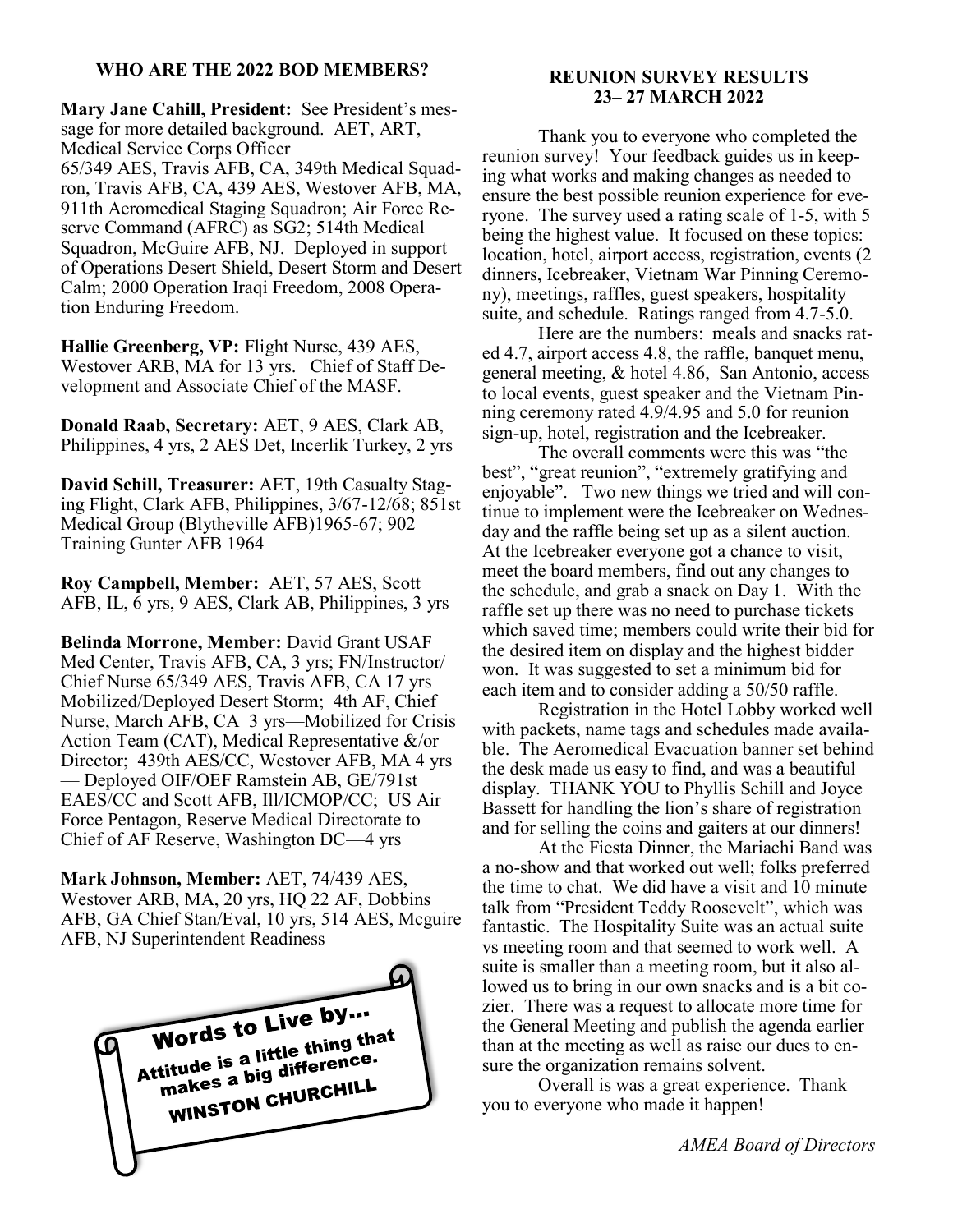

Charlie [Mitchell](https://member.amea.us/index.asp?view=member&ID=2621)

Monsita [Faley](https://member.amea.us/index.asp?view=member&ID=2619)

Nevenka [Metikos](https://member.amea.us/index.asp?view=member&ID=2618)

Douglas [Casamer](https://member.amea.us/index.asp?view=member&ID=2606)

Michael [Hart](https://member.amea.us/index.asp?view=member&ID=2605)

Dennis [Lahera](https://member.amea.us/index.asp?view=member&ID=2604)

Mark [Johnson](https://member.amea.us/index.asp?view=member&ID=2603)

Dianne [Price](https://member.amea.us/index.asp?view=member&ID=2601)

James P [Candito](https://member.amea.us/index.asp?view=member&ID=2602)

Constance [Ross](https://member.amea.us/index.asp?view=member&ID=2600)

James [Petersen](https://member.amea.us/index.asp?view=member&ID=2598)

Michael [Penbrook](https://member.amea.us/index.asp?view=member&ID=2595)

Christain [Simpson](https://member.amea.us/index.asp?view=member&ID=2594)

John Visaggio

Charles [Leliuga](https://member.amea.us/index.asp?view=member&ID=2591)

Kathryn Cacic

James [Perdue](https://member.amea.us/index.asp?view=member&ID=2589)

Marshall [Anderson](https://member.amea.us/index.asp?view=member&ID=2587)

#### **AMEA Membership Numbers:**

Lifetime 352 Current Paid 37 **Total:** 389

## **REGIONAL DIRECTORS**

Please WELCOME our new Regional Directors and THANK YOU to those who continue to serve.

**Northeast**: *Don Raab, Mark Johnson, Diana Clark* (Michigan, Ohio, Indiana, Pennsylvania, Kentucky, West Virginia, New York, Massachusetts, Maine, Vermont, New Hampshire, Maryland, Connecticut, Delaware, Rhode Island, New Jersey, Ramstein AB)

**Southeast:** *Harriet Neill, Charles Tupper, Bruce Lewis* (Florida, Georgia, Alabama, N. and S. Carolina, Virginia, Tennessee, Puerto Rico, US Virgin Islands)

**South:** *Steve Davis, Wanda Carter* (Texas, Arkansas, Oklahoma, Mississippi, Louisiana)

**Southwest:** *John Roberts* (New Mexico, Southern California, Hawaii, Nevada, Colorado, Utah, Arizona, Guam)

**Northwest:** VACANT (Northern California, Oregon, Washington, Idaho, Wyoming, Montana, Alaska, Kadena AB)

**Midwest:** *Rick Tripp* (N. Dakota, S. Dakota, Nebraska, Kansas, Missouri, Illinois, Iowa, Minnesota, Wisconsin)

## **AMEA CHALLENGE COIN & GAITERS**

Below is our challenge coin. Our logo, motto and date of the first reunion are on the front. The back has a picture of the Jenny, the very first aircraft used to move patients in 1918. Coin sales as well as gaiter sales were a great success at the reunion. If you would like to purchase more coins and gaiters before the next reunion, please send \$15 for each item to: AMEA, PO Box 29450, Indianapolis, IN 46229. The cost covers \$10 for the item and \$5 for shipping. Items sold at the

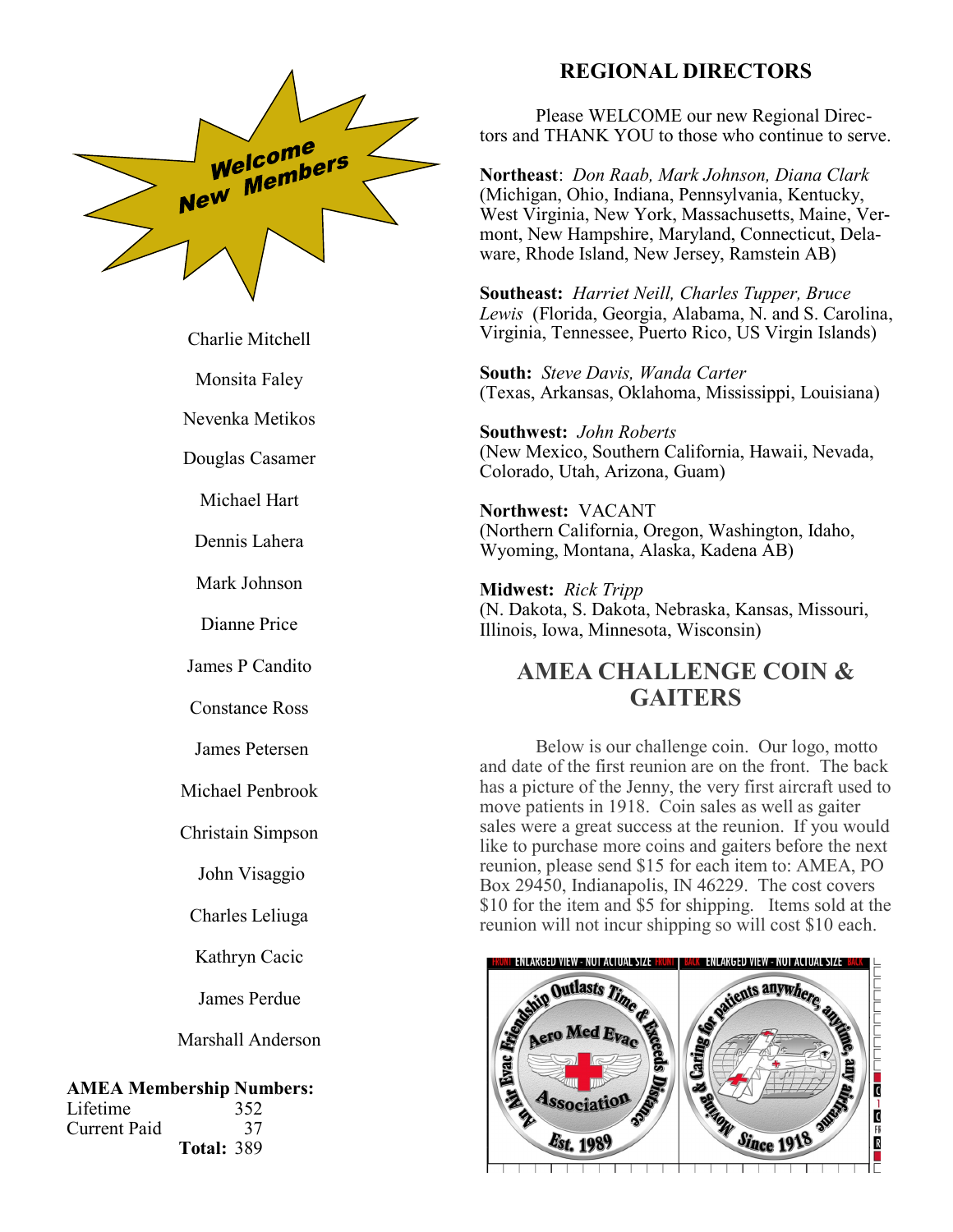

 *Gone, But not forgotten, Although we are apart, Your Spirit lives within us, Forever in our hearts*

| Jean Karen Evans               | 1 Jan 22   |
|--------------------------------|------------|
| Paulette (Chance) Schalck      | 14 Jan 22  |
| Janet Weaver                   | 16 Jan 22  |
| Mary Jane Ryan                 | 30 Jan 22  |
| Ralph Picardi                  | 25 Feb 22  |
| Jackie Fremming                | 28 Feb 22  |
| Theresa (Teri) Murphy          | 1 Mar 22   |
| Nancy Claire Hastings          | 24 Mar 22  |
| Charles Boyett (Chuck & Penny) | 13 Apr 22  |
| Ann (Bean) Schaefer            | 15 Apr 22  |
| Ann Bohandy                    | 10 Apr 22  |
| Ann Hrabko                     | 1 May 22   |
| Rose Yvette Soukup             | 9 May 22   |
| Mauricio DeFreitas             | 15 June 22 |
|                                |            |

## **Computer Corner**

I would like to extend a heartfelt welcome to all the new members of the AMEA; it was nice to see many of you in San Antonio. Rather than repeat information in previous 'Computer Corner' articles, I encourage you to log into the members only site on amea.us and navigate to publications. Pull up the Crew Alerts and check out the Computer Corner articles to find information to help prevent you from

becoming a victim of cyber-crime.

While on vacation, I received a phone text message from my internet provider informing me of an issue with my service and politely asking that I call the included toll-free phone number to schedule an appointment to resolve the issue. Upon return home, I called my internet provider at the number listed on their official website rather than the phone number that was included in the text message. Sure enough, it was a scam text known as **"smishing".**

Scammers are becoming increasingly **bold**  in their attempts to steal your information and money. Had I fallen for their scam and scheduled an appointment; someone wearing a shirt with my internet provider logo would have arrived at my house and begun trouble-shooting a non-existent problem. They may even have pointed out an issue using software on their laptop. In the process, they would obtain my wireless password and magically fix the non -existent problem and scan the house for high value items. They could then sit outside my house, hack into my home computer and install key-logger software to record every keystroke. Volumes of stolen personal data could be sold to identity thieves.

I'm not writing about this to scare you away from using technology, rather to increase your awareness of just how far these scammers are willing to go. Here in my Texas neighborhood, there have been reports of people in convincing shirts, caps and even fake badges, that make them appear to be legitimate business people. The ultimate attempt is to get your wireless password. I bet some of you have never even changed the default wireless password that's on the bottom of your equipment. Others use "spoofing" to make the phone number they call from look like it's from a legitimate site. Or they may say the call is to help you with your VA or Medicare benefits.

So, how do you prevent becoming just another victim? Simple, *don't provide any information or respond in any way without verification from the company or organization they claim to represent.* If they call you, hang up and call the official phone number, not the one they give you. If you receive a text or e-mail, do NOT click on anything or respond in ANY way, call the official number listed on their website and ask for verification. If someone shows up at your house with official looking apparel, **do not allow them inside**. Instead, say that you don't have time right now. If they give you a business card and you later discover it was a scam attempt, report it to the local police using the nonemergency phone number. The real key to computer security is don't click on ANYTHING without verifying first, no matter how convincing it looks! *Steve Davis, Webmaster*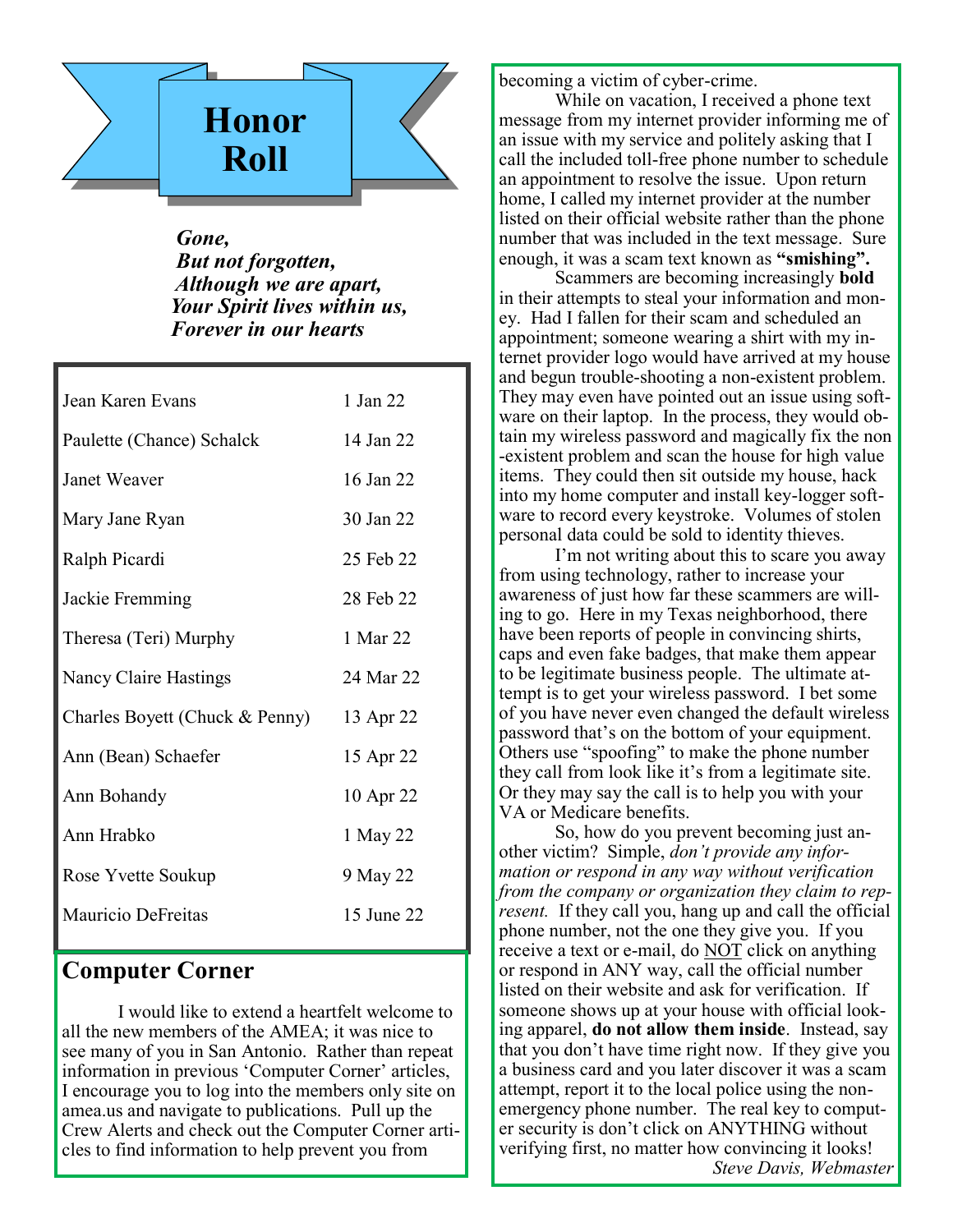#### **OPTING OUT OF CREW ALERT PAPER COPY**

In an effort to go green and keep down costs, we sent an email last fall announcing publication of the Crew Alert as an electronic copy posted on the AMEA Website. You can either click on the attachment in the email, next to the paper clip or scan the QR-Code with your cellphone. Either of these options will take you directly to the Crew Alert posted online. This allows you to view the Crew Alert in living color instead of the black and white copies that were mailed to you in the past. If you no longer have the email, you can login to the webpage and click on the Crew Alert posted on the left hand side of the page. It will bring up the most recent copy and you can read it online or print it. If you don't have a printer and need assistance, let us know. Using this new method, will save the organization the cost of printing and mailing approximately 275 hard copies. It is very important that you keep the information in your profile current (address, phone number and email address). If you have any problem updating your profile or accessing the Crew Alert, contact the AMEA Secretary at donald.raab@amea.us or call  $(513)$  290-1260 for assistance.

*Don Raab, AMEA Secretary*

## **DONATIONS**

Anyone interested in donating to the organization, may do so either by mailing a check to our Treasurer, David Schill (address listed on the last page of the Crew Alert), or by using the donate button on the website. Remember AMEA is designated a non profit 501(c)(19) making all donations tax deductible for federal income tax purposes. Thank you to everyone for your dedication and support of the organization; and especially for the honor you bestow upon our members when donating in their memory.

*AMEA Board of Directors*

#### **AMEA MEMBERSHIP FORM:**

**To apply for membership in the AeroMed Evac Association (AMEA) complete the online application at www.amea.us or complete this form** (at least **bold face** items)**.**

| Enclosed is my biennial payment of \$<br>(\$25 for 2 years)                                           | I request Life Membership and enclose a check for<br>\$100.00 (or \$ partial payment towards<br>full amount to be paid within one year) |  |  |  |  |  |
|-------------------------------------------------------------------------------------------------------|-----------------------------------------------------------------------------------------------------------------------------------------|--|--|--|--|--|
| <b>Mailing Address:</b>                                                                               | Name of Member:<br>Name of Spouse: <u>Spouse an aeromedical member?</u> Known by Maiden Name:                                           |  |  |  |  |  |
| <b>On-line Address (if available): E-Mail</b>                                                         |                                                                                                                                         |  |  |  |  |  |
| Phone numbers: $(Home)$ ( )                                                                           | Mobile (                                                                                                                                |  |  |  |  |  |
| May we post your address on the AMEA's Webpage (info available only to other AMEA members)? OK Not OK |                                                                                                                                         |  |  |  |  |  |
| Post your phone number on AMEA's Web page (info available only to other AMEA members)? OK Not OK      |                                                                                                                                         |  |  |  |  |  |
| Membership: New Renewal Renewal Re-Join                                                               |                                                                                                                                         |  |  |  |  |  |
| Branch of Service (Air Force, Army, Navy, Coast Guard, etc.): ___________________                     |                                                                                                                                         |  |  |  |  |  |
|                                                                                                       | Status: Retired Active Duty Reserve/Nat'lGuard Former Military Other Dependent                                                          |  |  |  |  |  |
| New Member History: List AirEvac units, Locations, Dates assigned and Aircraft flown:                 |                                                                                                                                         |  |  |  |  |  |

 Circle or write in your AE Duty Position (Commander, Pilot, Flight Nurse, AET, CCATT, Flight Mech/Engineer, Administrative, Logistical Sup port, MSC Officer, Aeromedical Staging Facility Personnel, Other):

 $\mathcal{L}_\mathcal{L} = \mathcal{L}_\mathcal{L} = \mathcal{L}_\mathcal{L} = \mathcal{L}_\mathcal{L} = \mathcal{L}_\mathcal{L} = \mathcal{L}_\mathcal{L} = \mathcal{L}_\mathcal{L} = \mathcal{L}_\mathcal{L} = \mathcal{L}_\mathcal{L} = \mathcal{L}_\mathcal{L} = \mathcal{L}_\mathcal{L} = \mathcal{L}_\mathcal{L} = \mathcal{L}_\mathcal{L} = \mathcal{L}_\mathcal{L} = \mathcal{L}_\mathcal{L} = \mathcal{L}_\mathcal{L} = \mathcal{L}_\mathcal{L}$ 

**How did you hear about AMEA?** 

 **Make checks payable to: AMEA and Mail To —>** 

 **AeroMed Evac Assn. P.O. Box 29450 Indianapolis, IN 46229-9998**